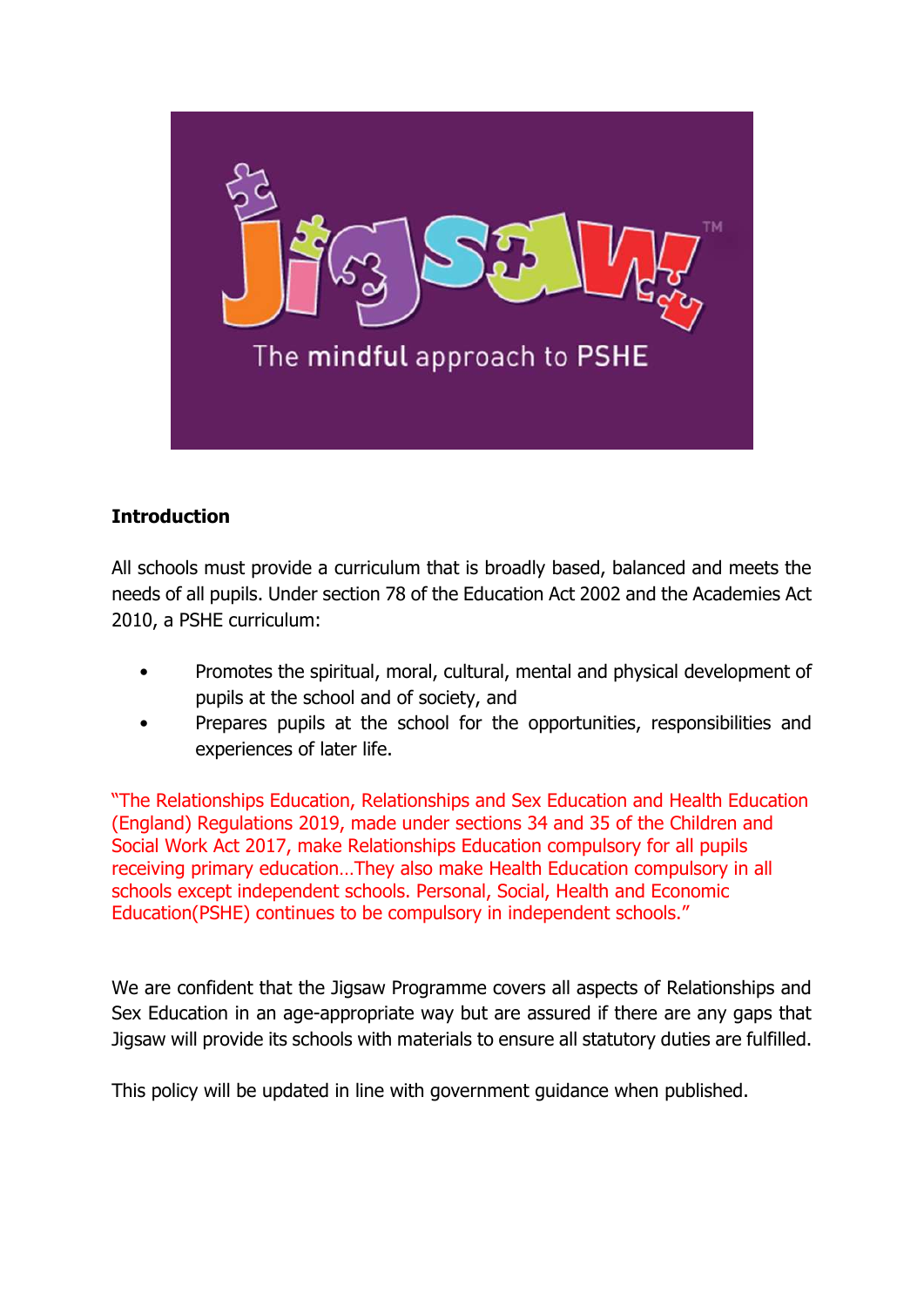The DfE specified as part of its National Curriculum guidance that 'All schools should make provision for personal, social, health and economic education (PSHE), drawing on good practice'. The review also detailed:

"PSHE remains an important and necessary part of all pupils' education. We believe that all schools should teach PSHE, drawing on good practice, and have outlined this expectation in the introduction to the new National Curriculum" (Written Ministerial Statement: Review of Personal, Social, Health and Economic education, March 2013).

This Jigsaw PSHE policy is informed by existing DfE guidance on Sex and Relationships Education (Sex and Relationship Education Guidance, July 2000), preventing and tackling bullying (Preventing and tackling bullying: Advice for head teachers, staff and governing bodies, July 2013), Drug and Alcohol Education (DfE and ACPO drug advice for schools: Advice for local authorities, Head teachers, school staff and governing bodies, September 2012), safeguarding (Working Together to Safeguard Children: A guide to inter-agency working to safeguard and promote the welfare of children, March 2013 and Keeping Children Safe in Education, 2016)) and equality (Equality Act 2010: Advice for school leaders, school staff, governing bodies and local authorities, revised February 2013).

The Jigsaw Programme meets all the outcomes in the PSHE Association Programmes of Study, 2017.

Links to these documents:

[http://www.education.gov.uk/aboutdfe/statutory/g00214676/sex-and-relationships](http://www.education.gov.uk/aboutdfe/statutory/g00214676/sex-and-relationships-education-guidance)[education-guidance](http://www.education.gov.uk/aboutdfe/statutory/g00214676/sex-and-relationships-education-guidance) <https://www.gov.uk/government/publications/dfe-and-acpo-drug-advice-for-schools> [http://www.education.gov.uk/aboutdfe/advice/f0076899/preventing-and-tackling](http://www.education.gov.uk/aboutdfe/advice/f0076899/preventing-and-tackling-bullying)[bullying](http://www.education.gov.uk/aboutdfe/advice/f0076899/preventing-and-tackling-bullying)

[http://www.education.gov.uk/schools/guidanceandadvice?f\\_category=Safeguarding](http://www.education.gov.uk/schools/guidanceandadvice?f_category=Safeguarding&page=1) [&page=1](http://www.education.gov.uk/schools/guidanceandadvice?f_category=Safeguarding&page=1)

Also:

<https://www.gov.uk/government/publications/keeping-children-safe-in-education> [http://www.education.gov.uk/aboutdfe/advice/f00215460/equality-act-2010](http://www.education.gov.uk/aboutdfe/advice/f00215460/equality-act-2010-departmental-advice) [departmental-advice](http://www.education.gov.uk/aboutdfe/advice/f00215460/equality-act-2010-departmental-advice)

**Aim of the Jigsaw PSHE policy**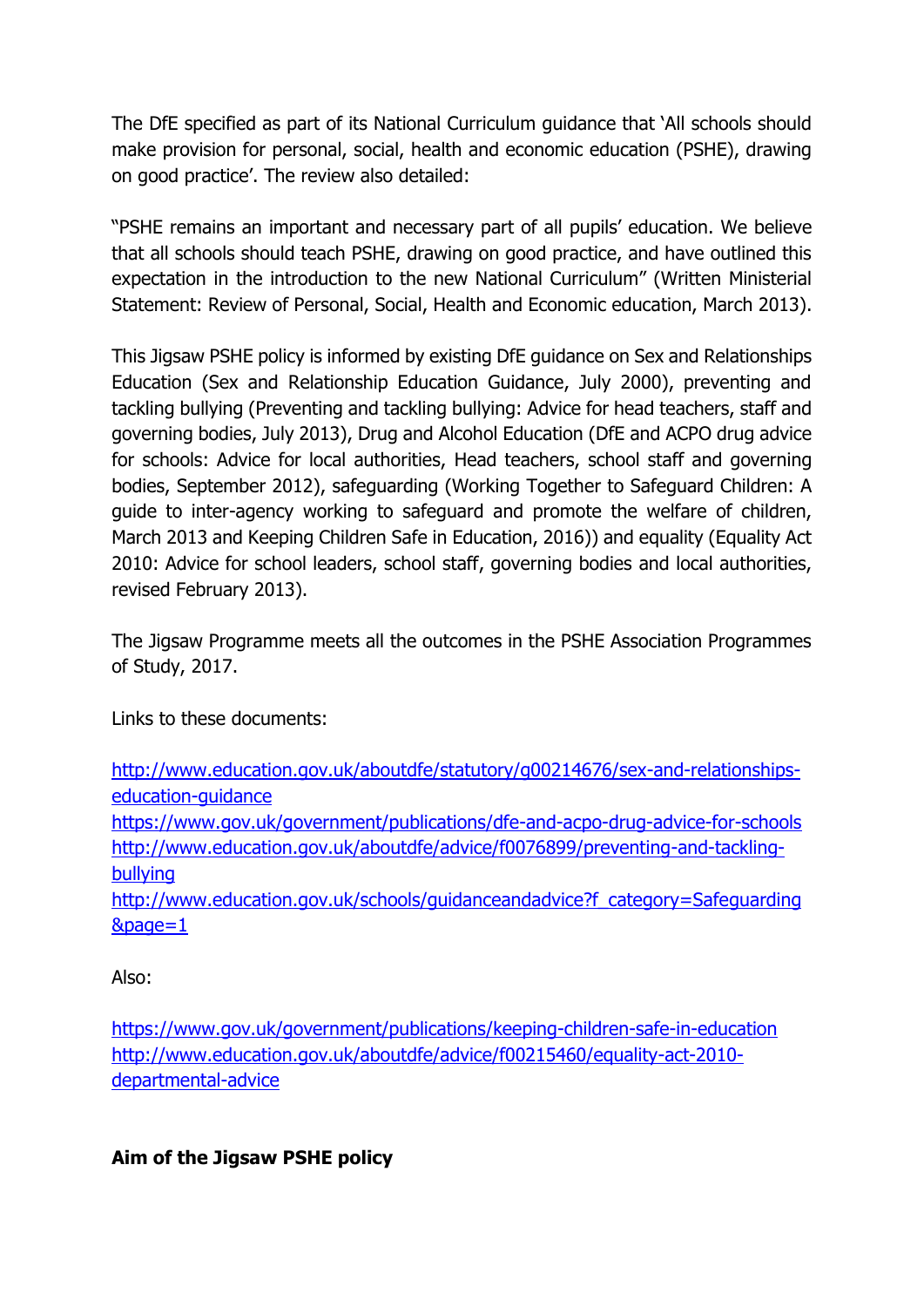To provide pupils with the knowledge, understanding, attitudes, values and skills they need in order to reach their potential as individuals and within the community.

Pupils are encouraged to take part in a wide range of activities and experiences across and beyond the curriculum, contributing fully to the life of their school and communities. In doing so they learn to recognise their own worth, work well with others and become increasingly responsible for their own learning. They reflect on their experiences and understand how they are developing personally and socially, tackling many of the spiritual, moral, social and cultural issues that are part of growing up.

They learn to understand and respect our common humanity; diversity and differences so that they can go on to form the effective, fulfilling relationships that are an essential part of life and learning.

In our school we choose to deliver Personal, Social, Health Education using Jigsaw, the mindful approach to PSHE.

## **Objectives/Pupil learning intentions:**

Jigsaw PSHE will support the development of the skills, attitudes, values and behaviour, which enable pupils to:

- Have a sense of purpose
- Value self and others
- Form relationships
- Make and act on informed decisions
- Communicate effectively
- Work with others
- Respond to challenge
- Be an active partner in their own learning
- Be active citizens within the local community
- Explore issues related to living in a democratic society
- Become healthy and fulfilled individuals

### **Jigsaw Content**

Jigsaw covers all areas of PSHE for the primary phase, as the table below shows: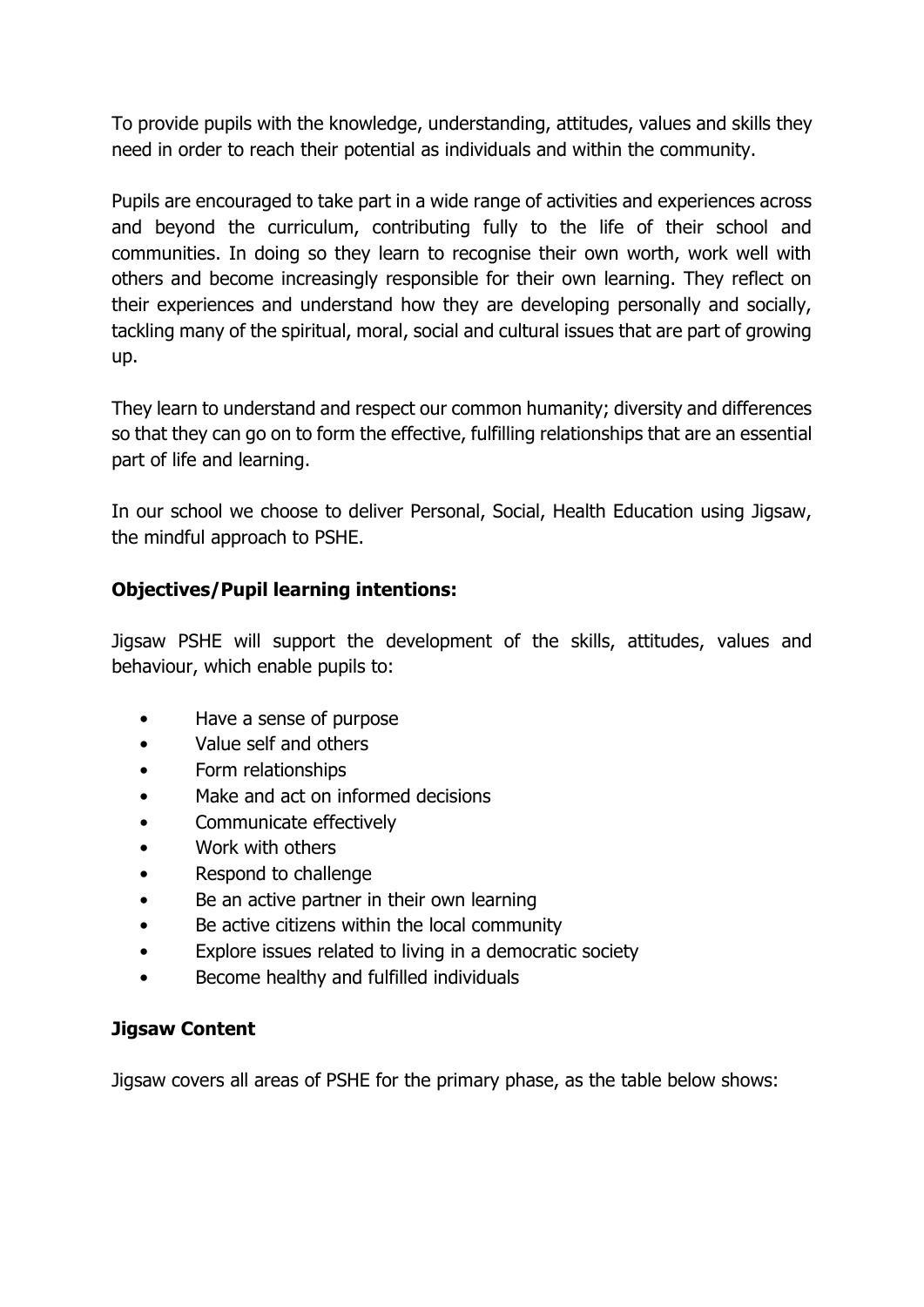| <b>Term</b> | <b>Puzzle name</b>            | <b>Content</b>                                                                                                        |
|-------------|-------------------------------|-----------------------------------------------------------------------------------------------------------------------|
| Autumn 1:   | Being Me in My World          | Includes understanding my place in the<br>class, school and global community as well<br>as devising Learning Charters |
| Autumn 2:   | <b>Celebrating Difference</b> | Includes anti-bullying<br>and<br>(cyber<br>bullying<br>included)<br>and<br>homophobic<br>diversity work               |
| Spring 1:   | Dreams and Goals              | Includes goal-setting, aspirations, working<br>together to design and organise fund-<br>raising events                |
| Spring 2:   | <b>Healthy Me</b>             | Includes drugs and alcohol education, self-<br>esteem and confidence as well as healthy<br>lifestyle choices          |
| Summer 1:   | Relationships                 | Includes understanding friendship, family<br>and other relationships, conflict resolution<br>and communication skills |
| Summer 2:   | Changing Me                   | Includes Sex and Relationship Education in<br>the context of looking at change                                        |

## **Sex and Relationships Education**

Definition of Sex and Relationships Education

'SRE is lifelong learning process of acquiring information, developing skills and forming positive beliefs and attitudes about sex, sexuality, relationships and feelings' (Sex Education Forum, 1999).

Effective SRE can make a significant contribution to the development of the personal skills needed by pupils if they are to establish and maintain relationships. It also enables children and young people to make responsible and informed decisions about their health and well-being.

SRE makes an important contribution to health and well-being by supporting children and young people's ability to learn, achieve and flourish.

"The right to education includes the right to sexual education, which is both a human right in itself and an indispensable means of realising other human rights, such as the right to health, the right to information and sexual and reproductive rights." Report to the UN General Assembly - July 2010 | Item 69, paragraph 18

**Compulsory aspects of SRE**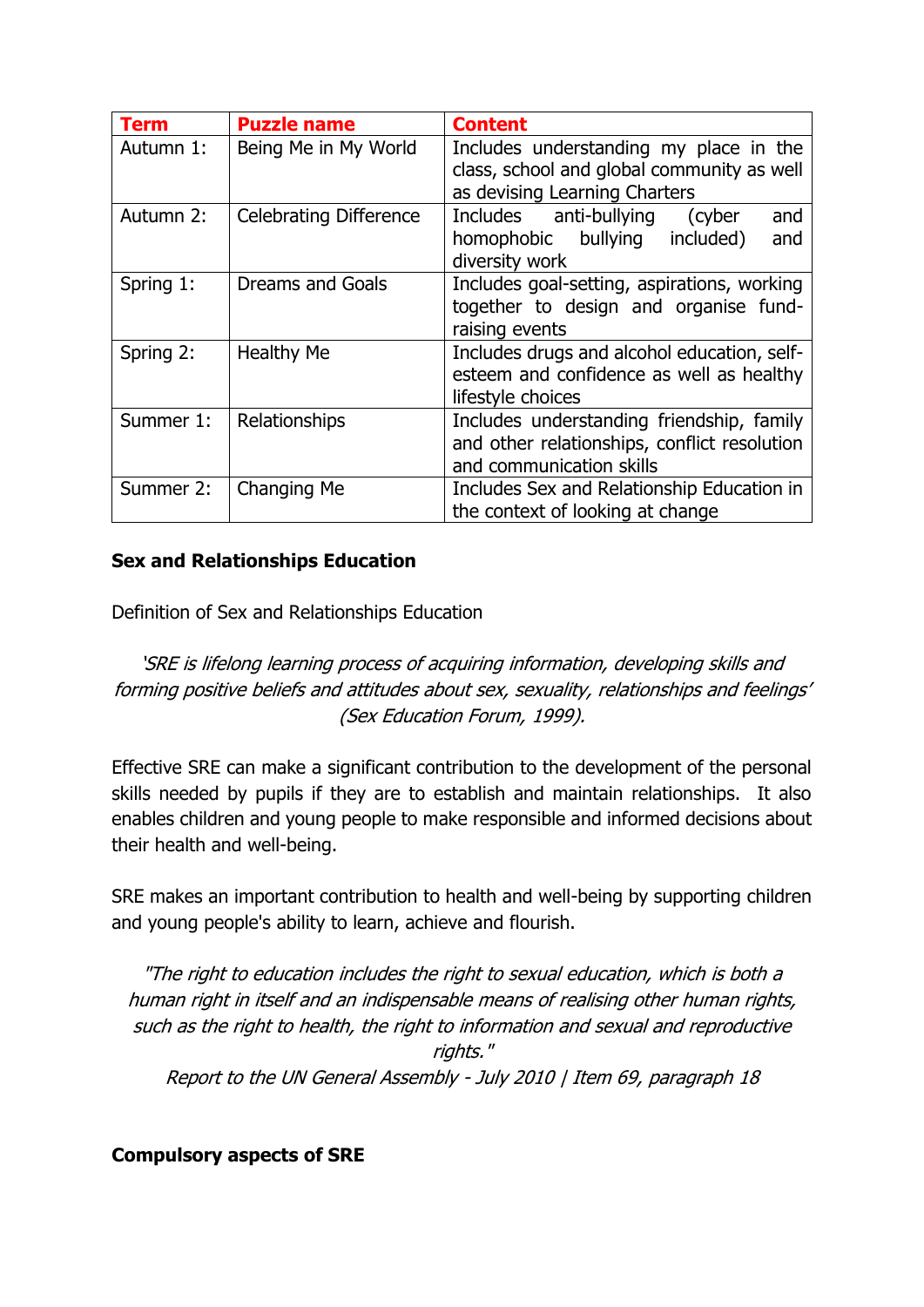The sex education contained in National Curriculum science (Key Stages 1–4) is compulsory in maintained schools. In maintained secondary schools it is also compulsory for pupils to have sex education that includes HIV and AIDS and other sexually-transmitted infections. All state-funded schools must have 'due regard' to the Secretary of State's guidance on SRE (DfEE, 2000). This states that:

- 'All children, including those who develop earlier than average, need to know about puberty before they experience the onset of physical changes' (1.13)
- Children should learn 'how a baby is conceived and born' before they leave primary school (1.16)

# **SRE and statutory duties in school**

SRE plays a very important part in fulfilling the statutory duties all schools have to meet. SRE helps children understand the difference between safe and abusive relationships and equips them with the skills to get help if they need it. State-funded schools have responsibilities for safeguarding and a legal duty to promote pupil wellbeing (Education and Inspections Act 2006 Section 38).

- Sex and Relationships Education (SRE) is an important part of PSHE education (DfE, 2014).
- When any school provides SRE they must have regard to the Secretary of State's guidance; this is a statutory duty. Ofsted will evaluate how schools help to ensure a healthy lifestyle for their children (Ofsted, 2013, Subsidiary Guidance Para 64).
- It is compulsory for all maintained schools to teach the parts of sex education that fall under National Curriculum Science which must be taught to all pupils of primary and secondary age e.g. the biological aspects of puberty and reproduction (Education Act 1996, National Curriculum 2014).

Updated government safeguarding guidance is now available (Keeping Children Safe in Education, 2016) and includes a section about being alert to signs that young girls may be at risk of female genital mutilation (FGM).

# **Equalities**

The Equality Act 2010 covers the way the curriculum is delivered, as schools and other education providers must ensure that issues are taught in a way that does not subject pupils to discrimination. Schools have a duty under the Equality Act to ensure that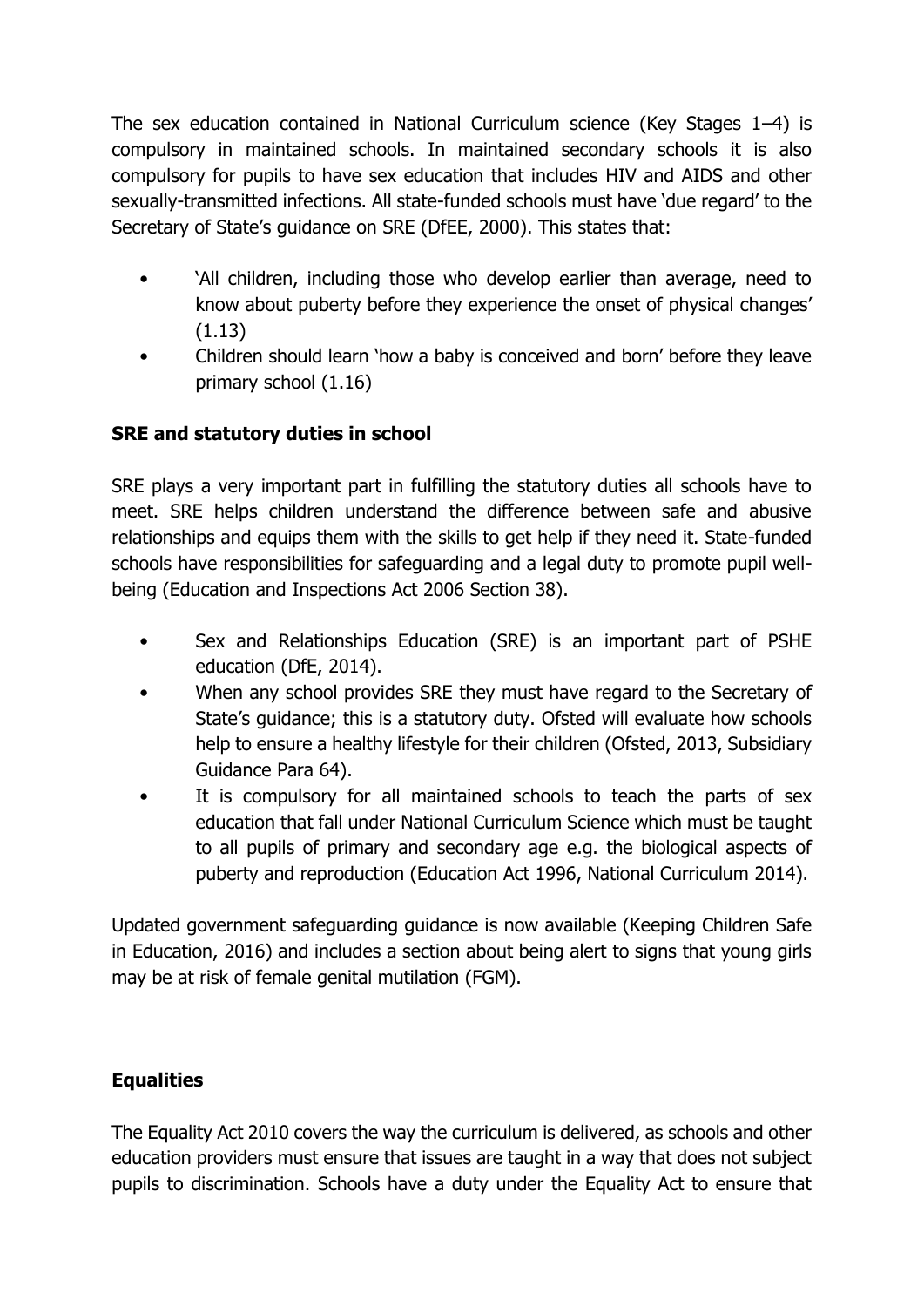teaching is accessible to all children and young people, including those who are lesbian, gay, bisexual and transgender (LGBT). Inclusive SRE will foster good relations between pupils, tackle all types of prejudice – including homophobia – and promote understanding and respect. The Department for Education have produced advice on The Equality Act 2010 and schools (DfE, 2014b).

Schools have a legal duty to promote equality (Equality Act, 2010) and to combat bullying (Education Act, 2006) (which includes homophobic, sexist, sexual and transphobic bullying) and Section 4.2 of the national curriculum (2014) states "Teachers should take account of their duties under equal opportunities legislation that covers race, disability, sex, religion or belief, sexual orientation, pregnancy and maternity, and gender reassignment."

## **Jigsaw SRE Content**

The grid below shows specific SRE learning intentions for each year group in the 'Changing Me' Puzzle.

| Year<br><b>Group</b> | <b>Piece Number and</b><br><b>Name</b> | <b>Learning Intentions 'Pupils will be able</b><br>to'                                                                                                                                                                                                               |
|----------------------|----------------------------------------|----------------------------------------------------------------------------------------------------------------------------------------------------------------------------------------------------------------------------------------------------------------------|
| FS1/2                | Piece 3<br>Growing Up                  | -Seek out others to share experiences. Show<br>affection and concern for people who are<br>special to them.<br>-Explain own knowledge and understanding,<br>and ask appropriate questions of others.<br>Show sensitivity to others' needs and feelings.              |
| <b>Y1</b>            | Piece 4<br>Boys and Girls Bodies       | -Identify the parts of the body that make boys<br>different to girls and use the correct names for<br>these: penis, testicles, vagina.<br>-Respect my body and understand which parts<br>are private.                                                                |
| <b>Y2</b>            | Piece 4<br>Boys and Girls Bodies       | -Recognise the physical differences between<br>boys and girls, use the correct names for parts<br>of the body (penis, testicles, vagina) and<br>appreciate that some parts of my body are<br>private.<br>-Tell you what I like/don't like about being a<br>boy/girl. |
| Y3                   | Piece 1<br><b>How Babies Grow</b>      | -Understand that in animals and humans lots of<br>changes<br>happen<br>between conception<br>and                                                                                                                                                                     |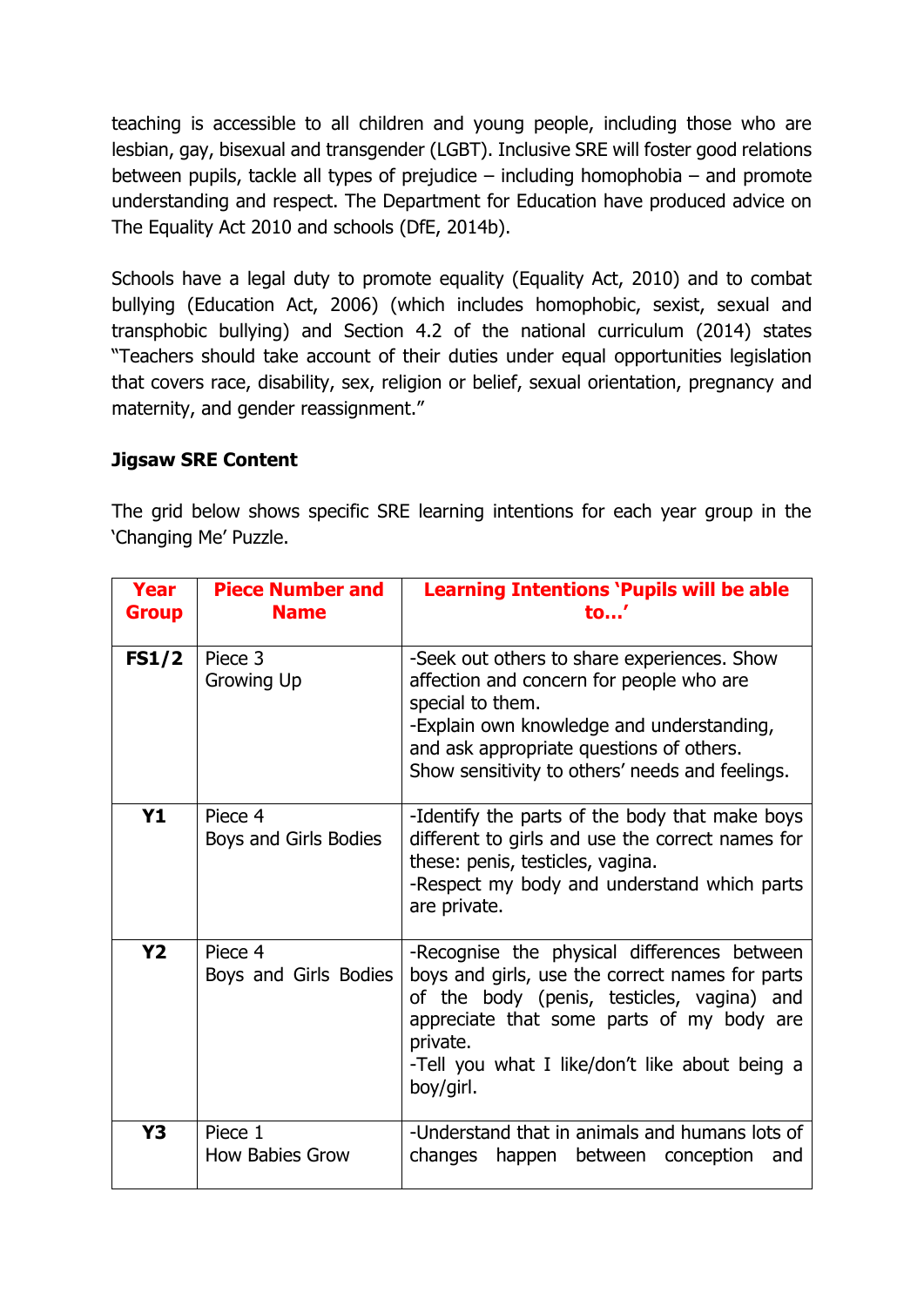|           |                                        | growing up, and that usually it is the female who<br>has the baby.<br>-Express how I feel when I see babies or baby<br>animals.                                                                                                                                                                                                      |
|-----------|----------------------------------------|--------------------------------------------------------------------------------------------------------------------------------------------------------------------------------------------------------------------------------------------------------------------------------------------------------------------------------------|
|           | Piece 2<br><b>Babies</b>               | -Understand how babies grow and develop in<br>the mother's uterus and understand what a baby<br>needs to live and grow.<br>-Express how I might feel if I had a new baby in<br>my family.                                                                                                                                            |
|           | Piece 3<br><b>Outside Body Changes</b> | -Understand that boys' and girls' bodies need to<br>change so that when they grow up their bodies<br>can make babies.<br>-Identify how boys' and girls' bodies change on<br>the outside during this growing up process.<br>-Recognise how I feel about these changes<br>happening to me and know how to cope with<br>those feelings. |
|           | Piece 4<br>Inside Body Changes         | -Identify how boys' and girls' bodies change on<br>the inside during the growing up process and<br>why these changes are necessary so that their<br>bodies can make babies when they grow up.<br>-Recognise how I feel about these changes<br>happening to me and how to cope with these<br>feelings.                                |
| Y4        | Piece 2<br>Having A Baby               | -Correctly label the internal and external parts of<br>male and female bodies that are necessary for<br>making a baby.<br>-Understand that having a baby is a personal<br>choice and express how I feel about having<br>children when I am an adult.                                                                                 |
|           | Piece 3<br>Girls and Puberty           | -Describe how a girl's body changes in order for<br>her to be able to have babies when she is an<br>adult, and that menstruation (having periods) is<br>a natural part of this.<br>-Know that I have strategies to help me cope<br>with the physical and emotional changes I will<br>experience during puberty.                      |
| <b>Y5</b> | Piece 2<br><b>Puberty for Girls</b>    | -Explain how a girl's body changes during<br>puberty and understand the importance of<br>looking after myself physically and emotionally.                                                                                                                                                                                            |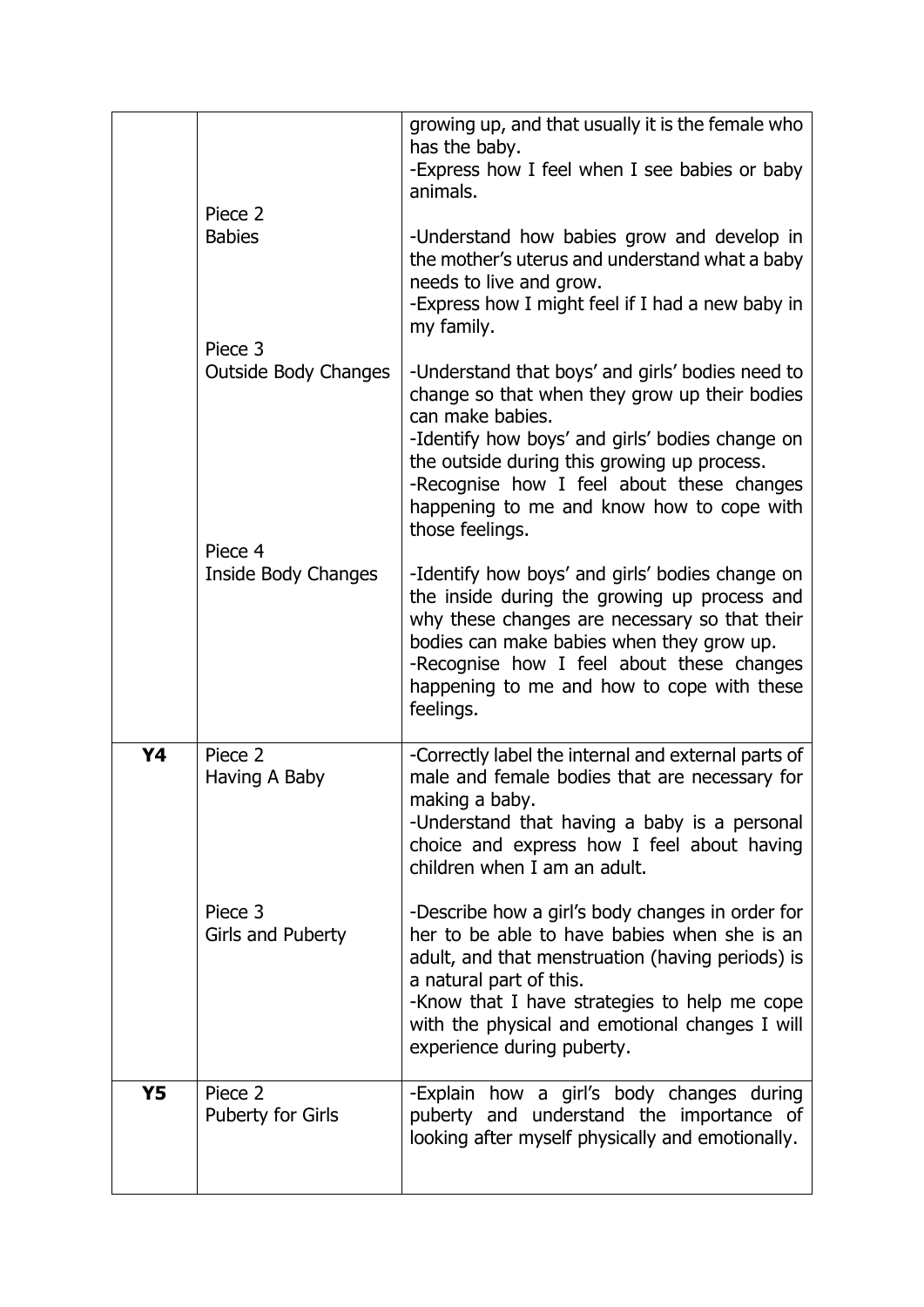|    |                                                        | -Understand that puberty is a natural process                                     |
|----|--------------------------------------------------------|-----------------------------------------------------------------------------------|
|    |                                                        | that happens to everybody and that it will be OK                                  |
|    | Piece 3                                                | for me.                                                                           |
|    | Puberty for Boys and<br>Girls<br>Piece 4<br>Conception |                                                                                   |
|    |                                                        | -Describe how boys' and girls' bodies change<br>during puberty.                   |
|    |                                                        | -Express how I feel about the changes that will                                   |
|    |                                                        | happen to me during puberty.                                                      |
|    |                                                        |                                                                                   |
|    |                                                        | -Understand that sexual intercourse can lead to                                   |
|    |                                                        | conception and that is how babies are usually<br>made.                            |
|    |                                                        | -Understand that sometimes people need IVF to                                     |
|    |                                                        | help them have a baby.                                                            |
|    |                                                        | -Appreciate how amazing it is that human bodies                                   |
|    |                                                        | can reproduce in these ways.                                                      |
| Y6 | Piece 2                                                | -Explain how girls' and boys' bodies change                                       |
|    | Puberty                                                | during puberty and understand the importance                                      |
|    |                                                        | looking after myself physically<br>of<br>and<br>emotionally.                      |
|    |                                                        | -Express how I feel about the changes that will                                   |
|    |                                                        | happen to me during puberty.                                                      |
|    |                                                        |                                                                                   |
|    | Piece 3<br>Girl Talk/Boy Talk                          | -Ask the questions I need answered about<br>changes during puberty.               |
|    |                                                        | -Reflect on how I feel about asking the questions                                 |
|    |                                                        | and about the answers I receive.                                                  |
|    | Piece 4                                                | -Describe how a baby develops from conception                                     |
|    | Babies – Conception to $ $                             | through the nine months of pregnancy, and how                                     |
|    | <b>Birth</b>                                           | it is born.                                                                       |
|    |                                                        | -Recognise how I feel when I reflect on the                                       |
|    |                                                        | development and birth of a baby.                                                  |
|    | Piece 5                                                | -Understand how being physically attracted to                                     |
|    | Attraction                                             | someone changes the nature of the relationship.                                   |
|    |                                                        | -Express how I feel about the growing                                             |
|    |                                                        | independence of becoming a teenager and am<br>confident that I can cope with this |
|    |                                                        |                                                                                   |

# **Withdrawal from SRE lessons**

Parents/carers have the right to withdraw their children from all or part of the Sex and Relationships Education provided at school except for those parts included in statutory National Curriculum Science. Those parents/carers wishing to exercise this right must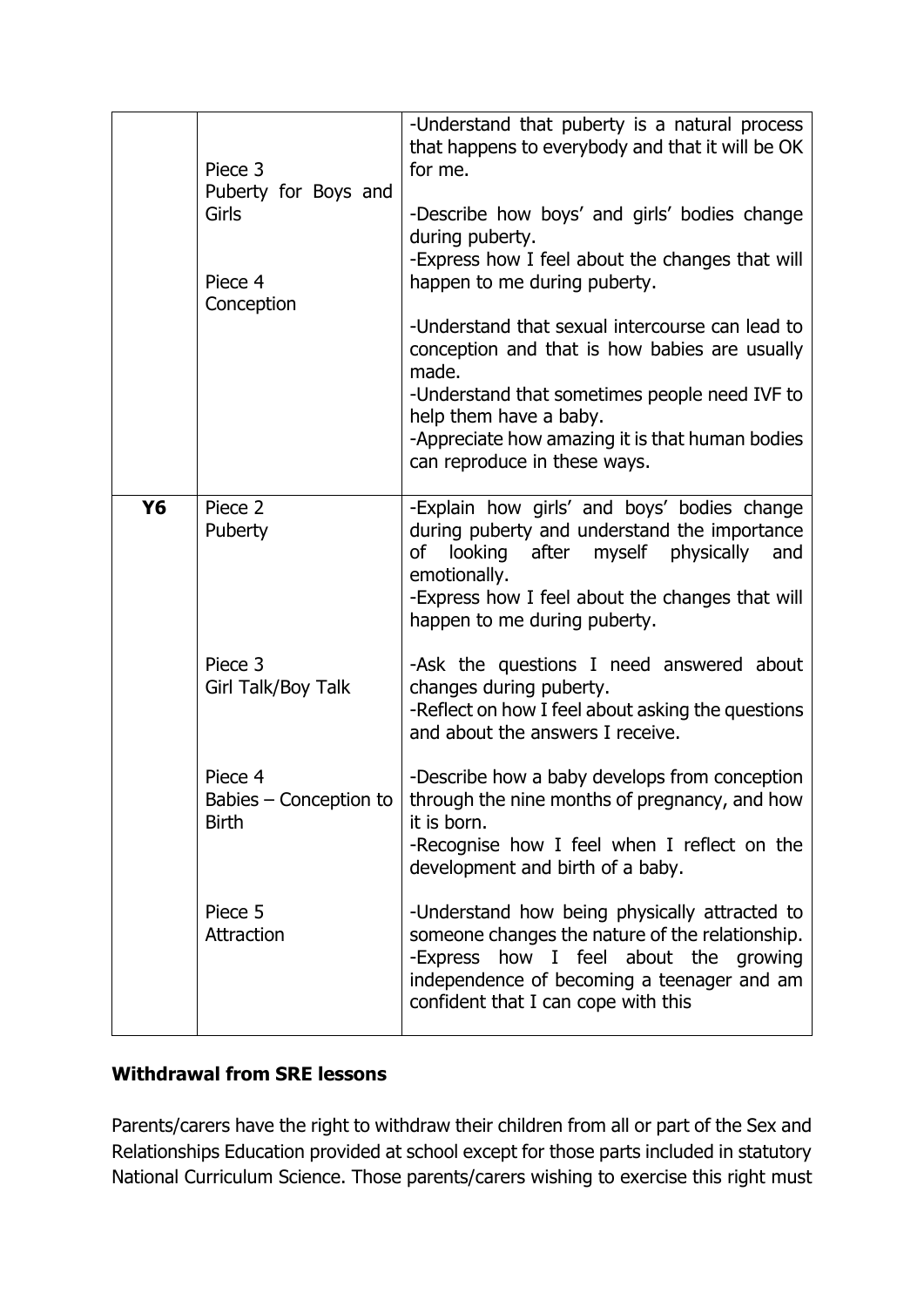let their child's class teacher know in writing prior to the sessions beginning. Once a child has been withdrawn they cannot take part in the SRE programme until the request for withdrawal has been removed. Materials are available to parents/carers who wish to supplement the school SRE programme or who wish to deliver SRE to their children at home.

"Parents have the right to request that their child be withdrawn from some or all of sex education delivered as part of statutory Relationships and Sex Education" DfE Guidance p.17

At Oswald Road Primary School, puberty is taught as a statutory requirement of Health Education and covered by our Jigsaw PSHE Programme in the 'Changing Me' Puzzle (unit). We conclude that sex education refers to Human Reproduction, and therefore inform parents of their right to request their child be withdrawn from the PSHE lessons that explicitly teach this i.e. the Jigsaw Changing Me Puzzle (unit) e.g.

Year 4, Lesson 2 (Having a baby) Year 5, Lesson 4 (Conception) Year 6, Lesson 4 (Conception, birth)

## **Working with parents and carers**

The government guidance on SRE (DfEE 2000) emphasises the importance of schools working in partnership with parents and carers. Under current legislation schools should enable parents/carers to exercise their right to withdraw their children (until the age of 19) from any school SRE taught outside National Curriculum Science (Education Act 1996). This applies to maintained primary and secondary schools. Parents/carers have a legal right to see this policy and to be given a copy of it (Education Act 1996). Parents/carers should also be aware that schools are legally required to provide a broad and balanced curriculum. Sex and relationships topics can arise incidentally in other subjects, such as Science, and it is not possible to withdraw pupils from these relatively limited and often unplanned discussions.

### **Drug and Alcohol Education**

Definition of 'Drugs':

This policy uses the definition that a drug is:

'A substance people take to change the way they feel, think or behave' (United Nations Office on Drugs and Crime).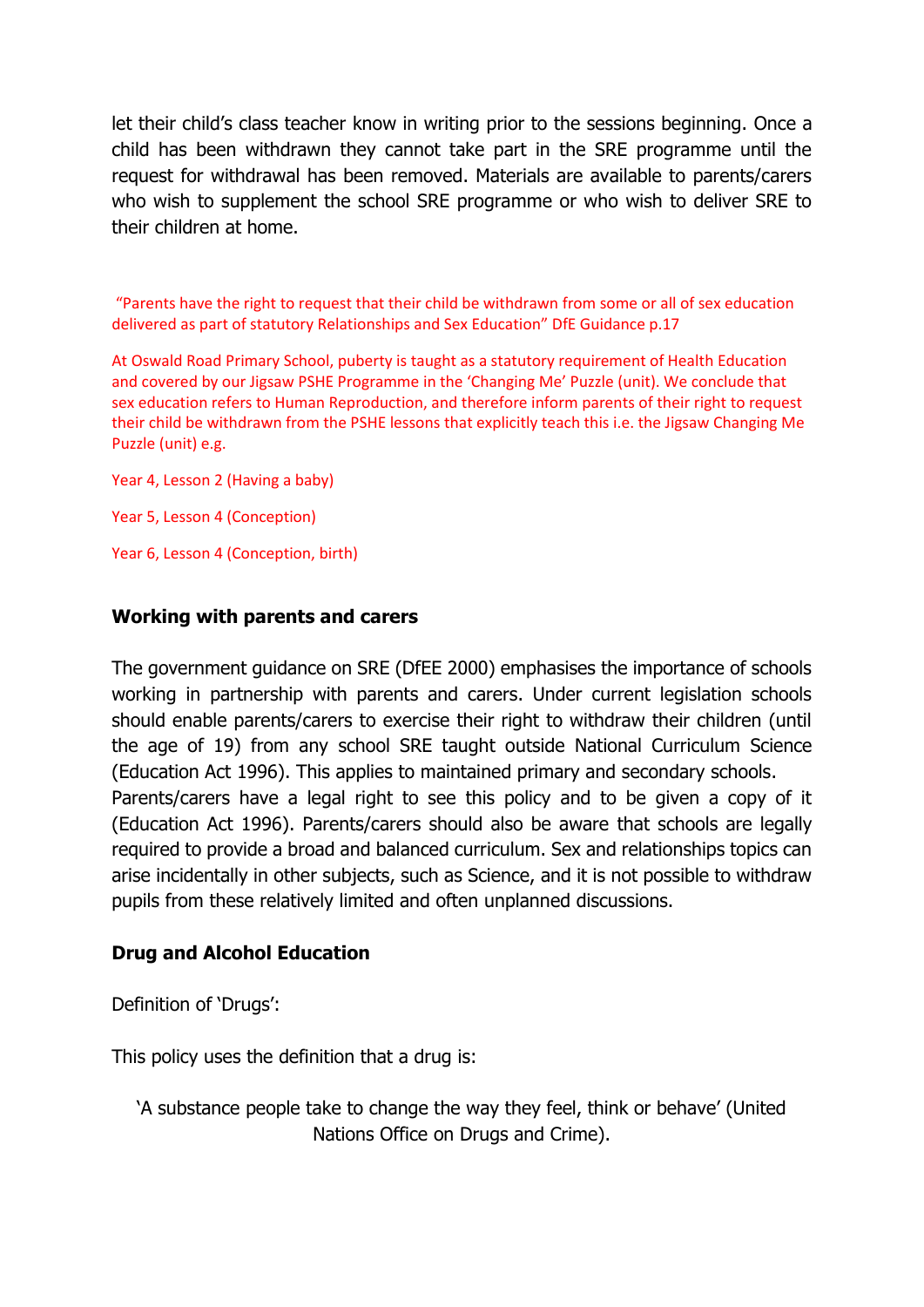The term 'Drugs' includes

- All illegal drugs
- All legal drugs including alcohol, tobacco and volatile substances which can be inhaled
- All over-the-counter and prescription medicines

Effective Drug and Alcohol Education can make a significant contribution to the development of the personal skills needed by pupils as they grow up. It also enables young people to make responsible and informed decisions about their health and wellbeing.

## **Moral and Values Framework**

The Drug and Alcohol Education programme at our school reflects the school ethos and demonstrates and encourages the following values. For example:

- Respect for self
- Respect for others
- Responsibility for their own actions
- Responsibility for their family, friends, schools and wider community

### **Jigsaw Drug and Alcohol Education Content**

The grid below shows specific Drug and Alcohol Education learning intentions for each year group in the 'Healthy Me' Puzzle.

| Year<br><b>Group</b> | <b>Piece Number and</b><br><b>Name</b>    | <b>Learning Intentions</b><br>'Pupils will be able to'                                                                                                            |
|----------------------|-------------------------------------------|-------------------------------------------------------------------------------------------------------------------------------------------------------------------|
| <b>Y2</b>            | Piece 3<br><b>Medicine Safety</b>         | -Understand how medicines work in my<br>body and how important it is to use them<br>safely.<br>-Feel positive about caring for my body and<br>keeping it healthy. |
| <b>Y3</b>            | Piece 3<br>What Do I Know About<br>Drugs? | Tell you my knowledge and attitude<br>towards drugs.<br>-Identify how I feel towards drugs.                                                                       |
| Y4                   | Piece 3<br>Smoking                        | Understand the facts about smoking and its<br>effects on health, and also some of the<br>reasons some people start to smoke.                                      |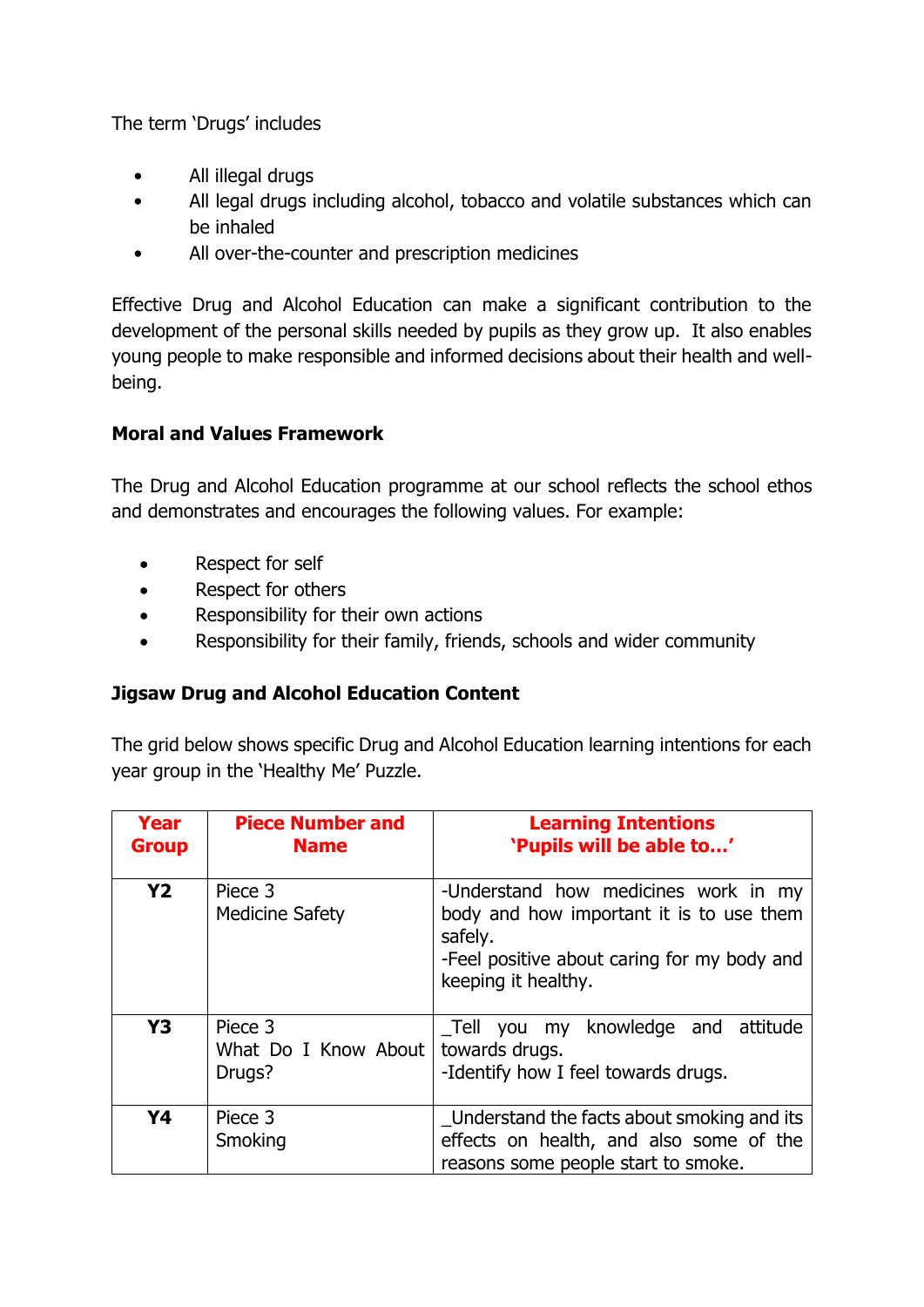|           | Piece 4<br>Alcohol                       | -Can relate to feelings of shame and guilt<br>and know how to act assertively to resist<br>pressure from myself and others.<br>-Understand the facts about alcohol and its<br>effects on health, particularly the liver, and<br>also some of the reasons some people drink<br>alcohol.<br>-Can relate to feelings of shame and guilt<br>and know how to act assertively to resist<br>pressure from myself and others.                                                     |
|-----------|------------------------------------------|---------------------------------------------------------------------------------------------------------------------------------------------------------------------------------------------------------------------------------------------------------------------------------------------------------------------------------------------------------------------------------------------------------------------------------------------------------------------------|
| <b>Y5</b> | Piece 1<br>Smoking<br>Piece 2<br>Alcohol | -Know the health risks of smoking and can<br>tell you how tobacco affects the lungs, liver<br>and heart.<br>-Make an informed decision about whether<br>or not I choose to smoke and know how to<br>resist pressure.<br>-Know some of the risks with misusing<br>alcohol, including anti-social behaviour, and<br>how it affects the liver and heart.<br>-Make an informed decision about whether<br>or not I choose to drink alcohol and know<br>how to resist pressure. |
| Y6        | Piece 2<br>Drugs<br>Piece 3<br>Alcohol   | -Know about different types of drugs and<br>their uses and their effects on the body<br>particularly the liver and heart.<br>-Be motivated to find ways to be happy and<br>cope with life's situations without using<br>drugs<br>-Evaluate when alcohol is being<br>used<br>responsibly, anti-socially or being misused.<br>-Tell you how I feel about using alcohol<br>when I am older and my reasons for this.                                                          |

## **How is Jigsaw PSHE organised in school?**

Jigsaw brings together PSHE Education, emotional literacy, social skills and spiritual development in a comprehensive scheme of learning. Teaching strategies are varied and are mindful of preferred learning styles and the need for differentiation. Jigsaw is designed as a whole school approach, with all year groups working on the same theme (Puzzle) at the same time. This enables each Puzzle to start with an introductory assembly, generating a whole school focus for adults and children alike.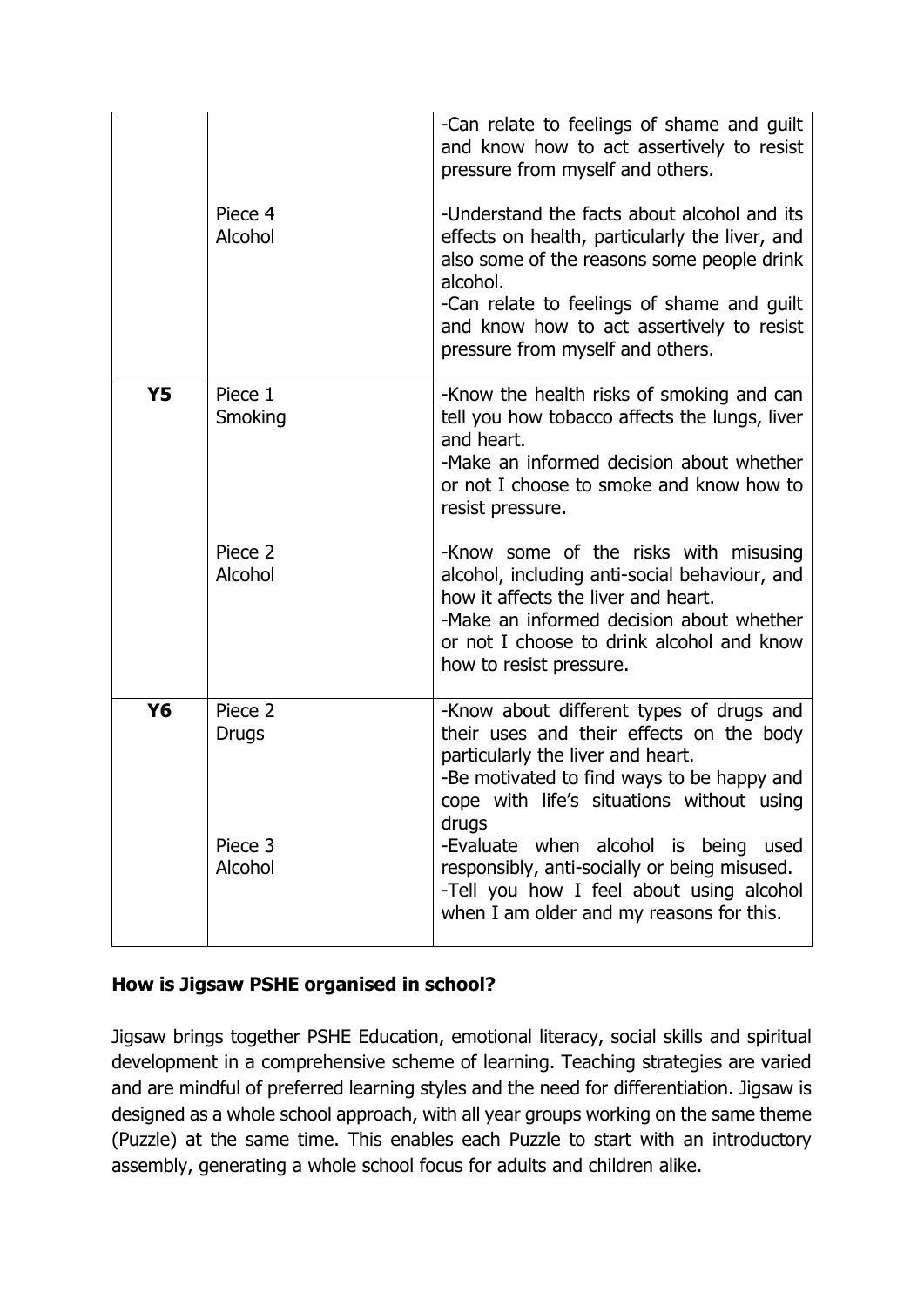There are six Puzzles in Jigsaw that are designed to progress in sequence from September to July. Each Puzzle has six Pieces (lessons) which work towards an 'end product', for example, The School Learning Charter or The Garden of Dreams and Goals.

Each Piece has two Learning Intentions: one is based on specific PSHE learning (covering the non-statutory national framework for PSHE Education but enhanced to address children's needs today); and one is based on emotional literacy and social skills development to enhance children's emotional and mental health. The enhancements mean that Jigsaw, the mindful approach to PSHE, is relevant to children living in today's world as it helps them understand and be equipped to cope with issues like body image, cyber and homophobic bullying, and internet safety.

Every Piece (lesson) contributes to at least one of these aspects of children's development. This is mapped on each Piece and balanced across each year group.

## **Differentiation/SEN**

Jigsaw is written as a universal core curriculum provision for all children. Inclusivity is part of its philosophy. Teachers will need, as always, to tailor each Piece to meet the needs of the children in their classes. To support this differentiation, many Jigsaw Pieces suggest creative learning activities that allow children to choose the media with which they work and give them scope to work to their full potential. To further help teachers differentiate for children in their classes with special educational needs, each Puzzle includes a P-level grid with suggested activities for children working at each of those levels.

If any changes are implemented nationally as a result of the Rochford Review Jigsaw will make the necessary amendments and offer this free update to all its schools.

# **Safeguarding**

Teachers need to be aware that sometimes disclosures may be made during these sessions; in which case, safeguarding procedures must be followed immediately. Sometimes it is clear that certain children may need time to talk one-to-one after the circle closes. It is important to allow the time and appropriate staffing for this to happen. If disclosures occur, the school's disclosure and/or confidentiality policy is followed.

Please refer to our safeguarding policy for further information.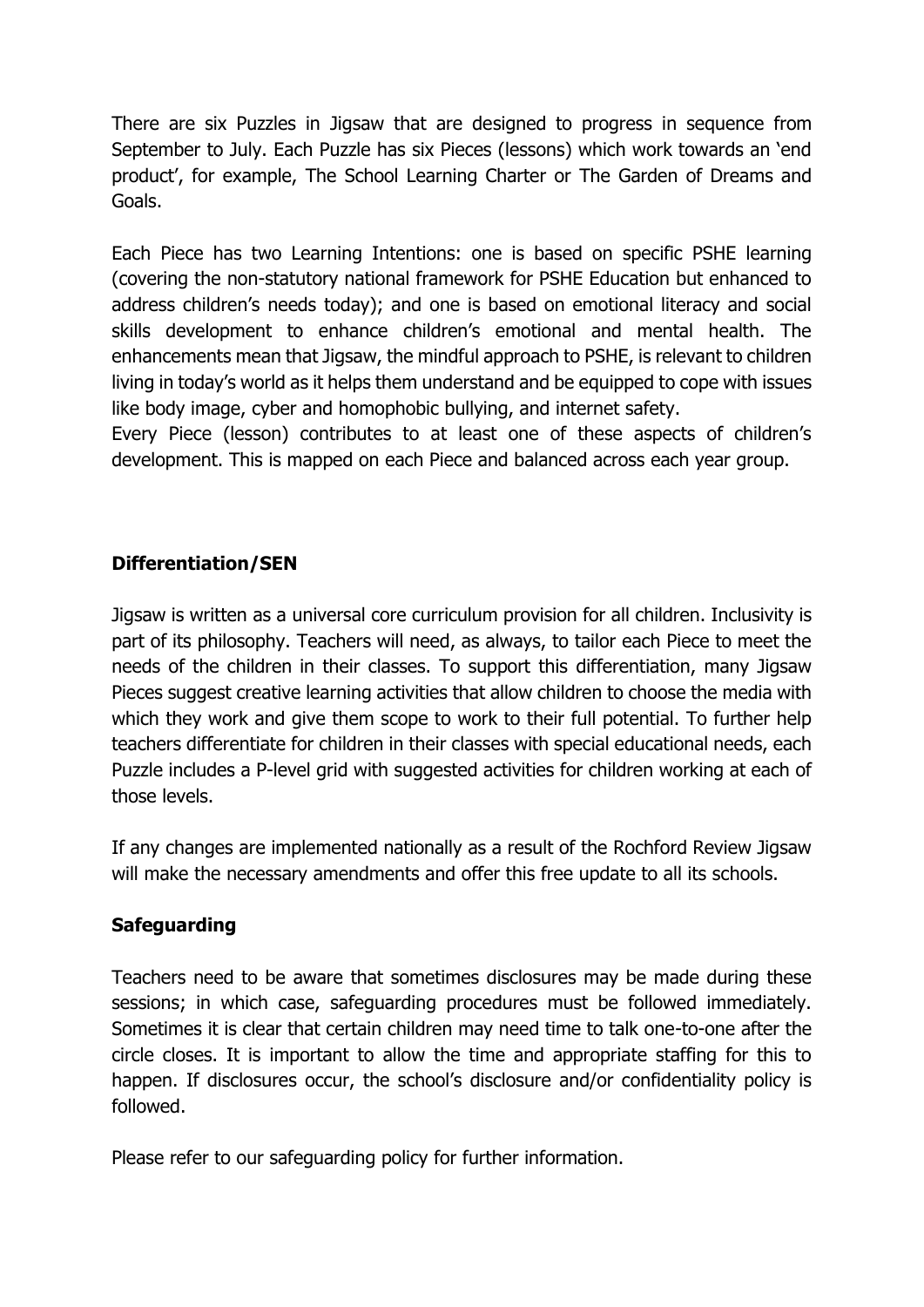## **Assessment**

Teachers will be eager to ensure children are making progress with their learning throughout their Jigsaw experience. Therefore, each Puzzle (except Puzzle 1) has a built-in assessment task, usually in Piece 5 or 6. This task is the formal opportunity for teacher assessment, but also offers children the chance to assess their own learning and have a conversation with the teacher about their two opinions. The task can usually be used as evidence in the Jigsaw Journal.

Each Puzzle has a set of three level descriptors for each year group:

Working towards Working at Working beyond

It is envisaged that, at the beginning of a Puzzle, children will be given the 'My Jigsaw Learning Record' for that Puzzle, so that it is clear to them what they are aiming to achieve. They stick this into their Jigsaw Journal. After completion of the assessment task, the teacher and the child return to the 'My Jigsaw Learning Record' and the child colours in the attainment descriptor he thinks he has achieved. The teacher does the same and facilitates a conversation with the child about his learning progress for that Puzzle. Do they agree? They both complete the evaluation boxes on the child's learning record, focussing on how progress could be made in the next Puzzle. Formal tracking of PSHE Attainment will be discussed after it is embedded.

### **Monitoring and evaluation**

The PSHE co-ordinator will monitor delivery of the programme through observation and discussion with teaching staff to ensure consistent and coherent curriculum provision.

Evaluation of the programme's effectiveness will be conducted on the basis of:

- Pupil and teacher evaluation of the content and learning processes
- Staff meetings/questionnaires to review and share experience

## **External contributors**

External contributors from the community, e.g. CHAMPS specialists, Healthy School specialists, school nurses, social workers, and community police and fire officers, make a valuable contribution to the Jigsaw PSHE programme. Their input should be carefully planned and monitored so as to fit into and complement the programme.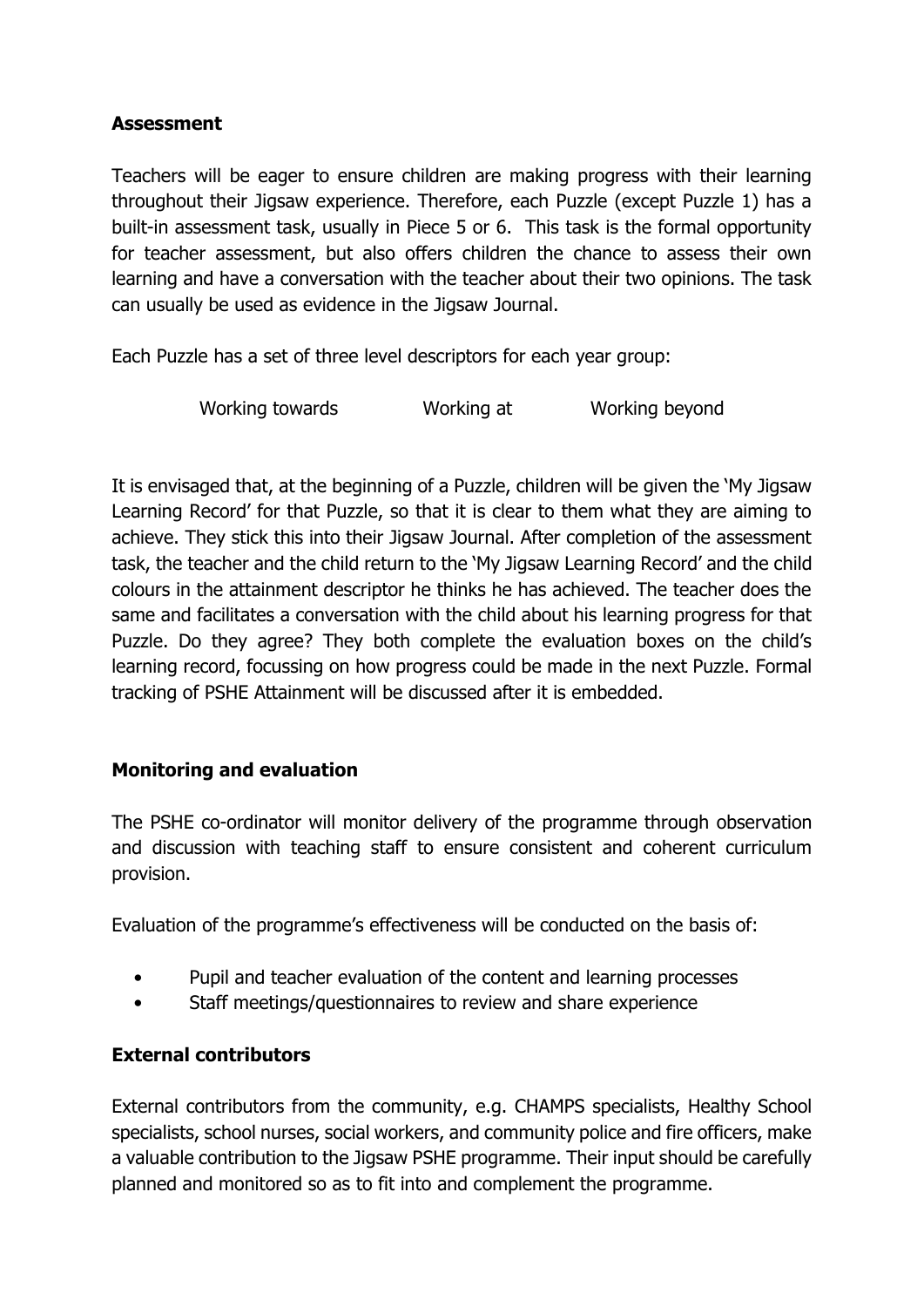Teachers MUST always be present during these sessions and remain responsible for the delivery of the Jigsaw PSHE programme.

## **The Learning Environment**

Establishing a safe, open and positive learning environment based on trusting relationships between all members of the class, adults and children alike, is vital. To enable this, it is important that 'ground rules' are agreed and owned at the beginning of the year and are reinforced in every Piece – by using The Jigsaw Charter in collaboration with our Rights Respecting Work. It could include the aspects below:

The Jigsaw Charter

- We take turns to speak
- We use kind and positive words
- We listen to each other
- We have the right to pass
- We only use names when giving compliments or when being positive
- We respect each other's privacy (confidentiality)

The Jigsaw charter runs parallel with our Rights and Respecting charter that is displayed in each classroom.

## **Teaching Sensitive and Controversial Issues**

Sensitive and controversial issues are certain to arise in learning from real-life experience. Teachers will be prepared to handle personal issues arising from the work, to deal sensitively with, and to follow up appropriately, disclosures made in a group or individual setting. Issues that we address that are likely to be sensitive and controversial because they have a political, social or personal impact or deal with values and beliefs include: family lifestyles and values, physical and medical issues, financial issues, bullying and bereavement.

Teachers will take all reasonable, practical steps to ensure that, where political or controversial issues are brought to pupils' attention, they are offered a balanced presentation of opposing views. Teachers will adopt strategies that seek to avoid bias on their part and will teach pupils how to recognise bias and evaluate evidence. Teachers will seek to establish a classroom climate in which all pupils are free from any fear of expressing reasonable points of view that contradict those held either by their class teachers or their peers.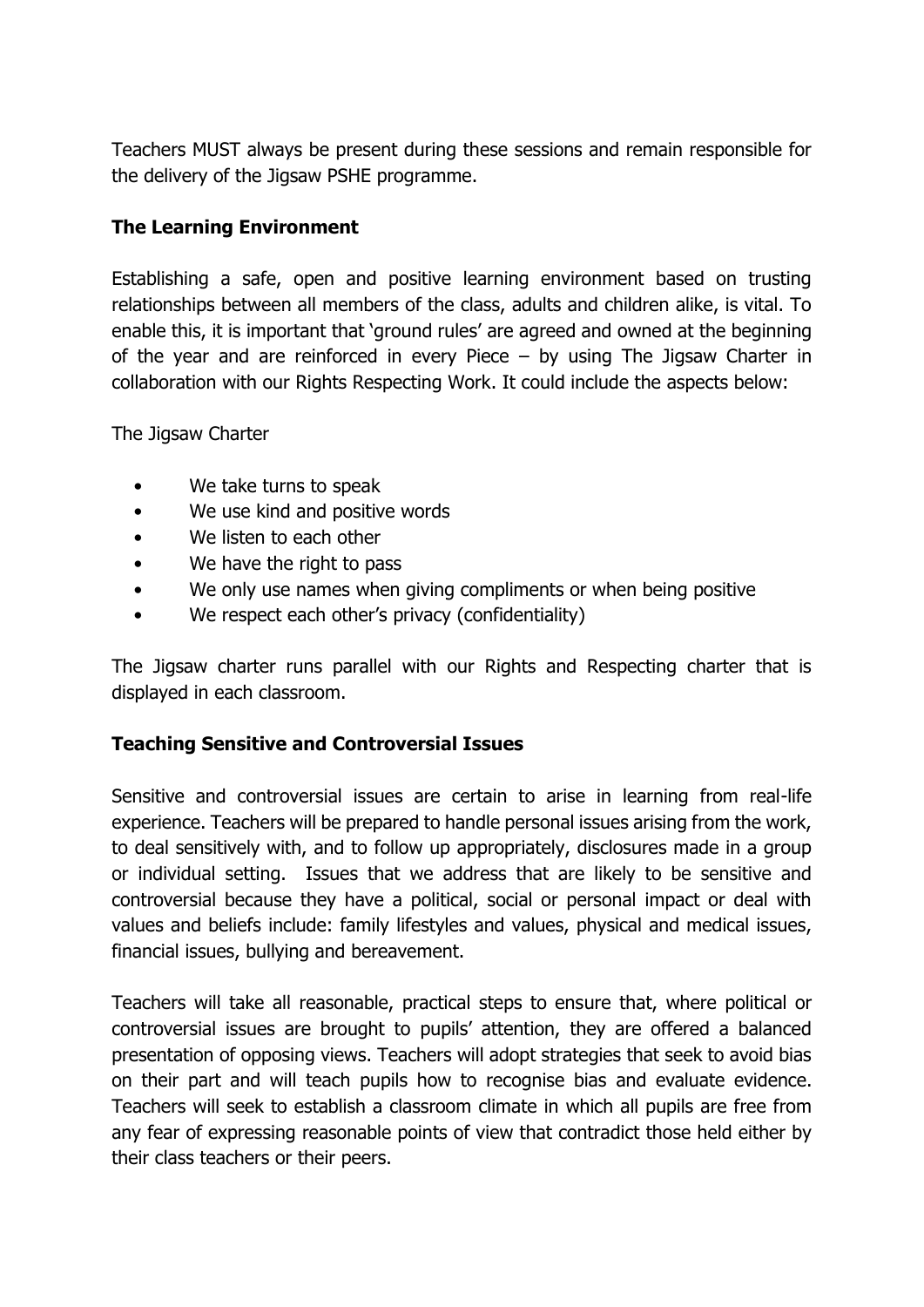# **Answering Difficult Questions and Sensitive Issues**

Staff members are aware that views around SRE- and Drug and Alcohol Educationrelated issues are varied. However, while personal views are respected, all SRE and Drug and Alcohol Education issues are taught without bias using Jigsaw. Topics are presented using a variety of views and beliefs so that pupils are able to form their own, informed opinions but also respect that others have the right to a different opinion.

Both formal and informal SRE and Drug and Alcohol Education arising from pupils' questions are answered according to the age and maturity of the pupil(s) concerned. Questions do not have to be answered directly, and can be addressed individually later. Our school believes that individual teachers must use their skill and discretion in this area and refer to the Family and Children's Support Coordinator (Lisa Cameron) if they are concerned.

Our school believes that SRE and Drug and Alcohol Education should meet the needs of all pupils, answer appropriate questions and offer support. In Jigsaw Pieces that cover SRE provision, this should be regardless of their developing sexuality and be able to deal honestly and sensitively with sexual orientation, answer appropriate questions and offer support. Homophobic bullying is dealt with strongly yet sensitively. The school liaises with parents/carers on this issue to reassure them of the content and context.

### **Involving parents and carers**

Our school believes that it is important to have the support of parents, carers and the wider community for the Jigsaw PSHE programme. Parents and carers are/will be given the opportunity to find out about and discuss the Jigsaw PSHE programme through:

- Parent/carer Jigsaw awareness session when we first launch.
- Information leaflets/displays
- Workshops when appropriate

## **Pupil Consultation:**

It is useful for pupils to be consulted on their own personal, social and citizenship development. We hold regular consultations with our Rights and Respecting Ambassadors and our children to discuss what sort of person they would like to be by the time they leave this school; what qualities, skills, attitudes, values are important to them as people?